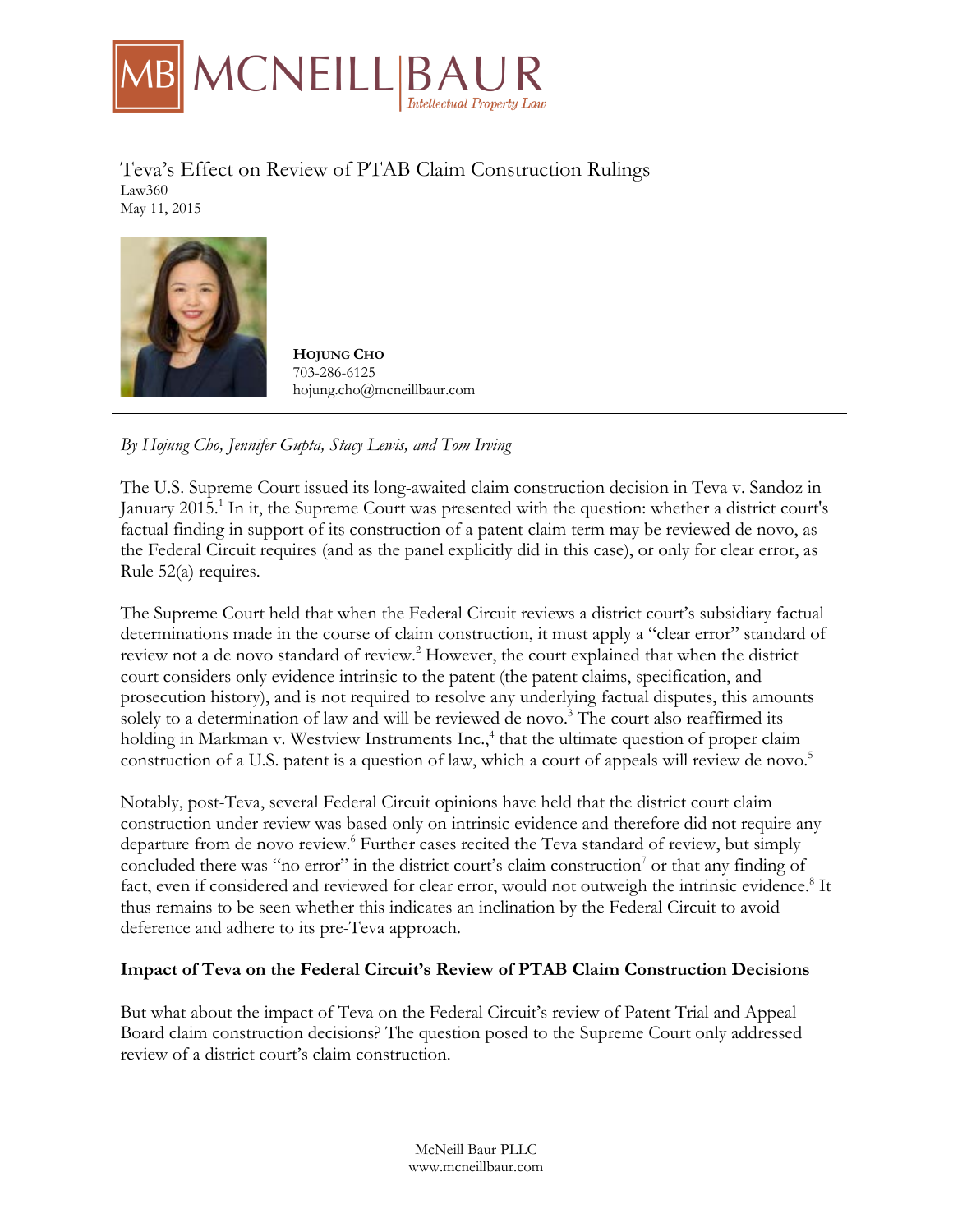So far, however, precedential and nonprecedential Federal Circuit decisions indicate that Teva applies to the Federal Circuit's review of PTAB claim construction decisions:

We review the Board's claim construction according to the Supreme Court's decision in Teva Pharmaceuticals U.S.A., Inc. v. Sandoz, Inc., \_\_U.S.\_\_, 135 S.Ct. 831, 841, \_\_L.Ed.2d\_\_ (2015). We review underlying factual determinations concerning extrinsic evidence for substantial evidence and the ultimate construction of the claim de novo. … Because there is no issue here as to extrinsic evidence, we review the claim construction de novo.<sup>9</sup>

However, in at least one nonprecedential decision, the Federal Circuit panel indicated that whether Teva changes Federal Circuit review of PTAB decisions remains an open question:

[T]he Supreme Court decided Teva Pharms. USA Inc. v. Sandoz Inc., 135 S.Ct. 831 (Jan. 20, 2015), which changed our standard of review of a district court's factual determinations in construing a claim. Because the Board did not base its construction in this case on any findings of fact, and instead only considered intrinsic evidence, we need not consider whether Teva also changes our standard of review on appeals from the Board.<sup>10</sup>

## **Claim Construction Before PTAB**

Claim construction is an essential step in America Invents Act post-grant proceedings such as inter partes reviews, both in the institution decision and in the final written decision.<sup>11</sup> The PTAB determines the scope of claims in patent applications by giving claims their broadest reasonable interpretation "in light of the specification as it would be interpreted by one of ordinary skill in the art."12 While the PTAB's broadest reasonable interpretation of claim terms in most final written decisions (FWD) so far is based on the intrinsic evidence (claims, specification, and prosecution history) (see chart below, Fig. 1), the PTAB has been referring to extrinsic evidence to support its claim constructions.13 For example, if the intrinsic evidence does not provide a definition of a claim term, the PTAB has relied on extrinsic evidence to find the definition.<sup>14</sup> The PTAB has also been receptive to expert testimony as to how one of ordinary skill in the art would understand a claim term.15



**Fig. 1: Evidentiary Sources for Claim Construction in PTAB IPR FWDs. Source: Finnegan research, as of April 1, 2015; based on 269 PTAB FWDs. Acknowledgement to Daniel Klodowski, Kai Rajan, Elliot Cook, Joseph Schaffner and Cara Lasswell of Finnegan.**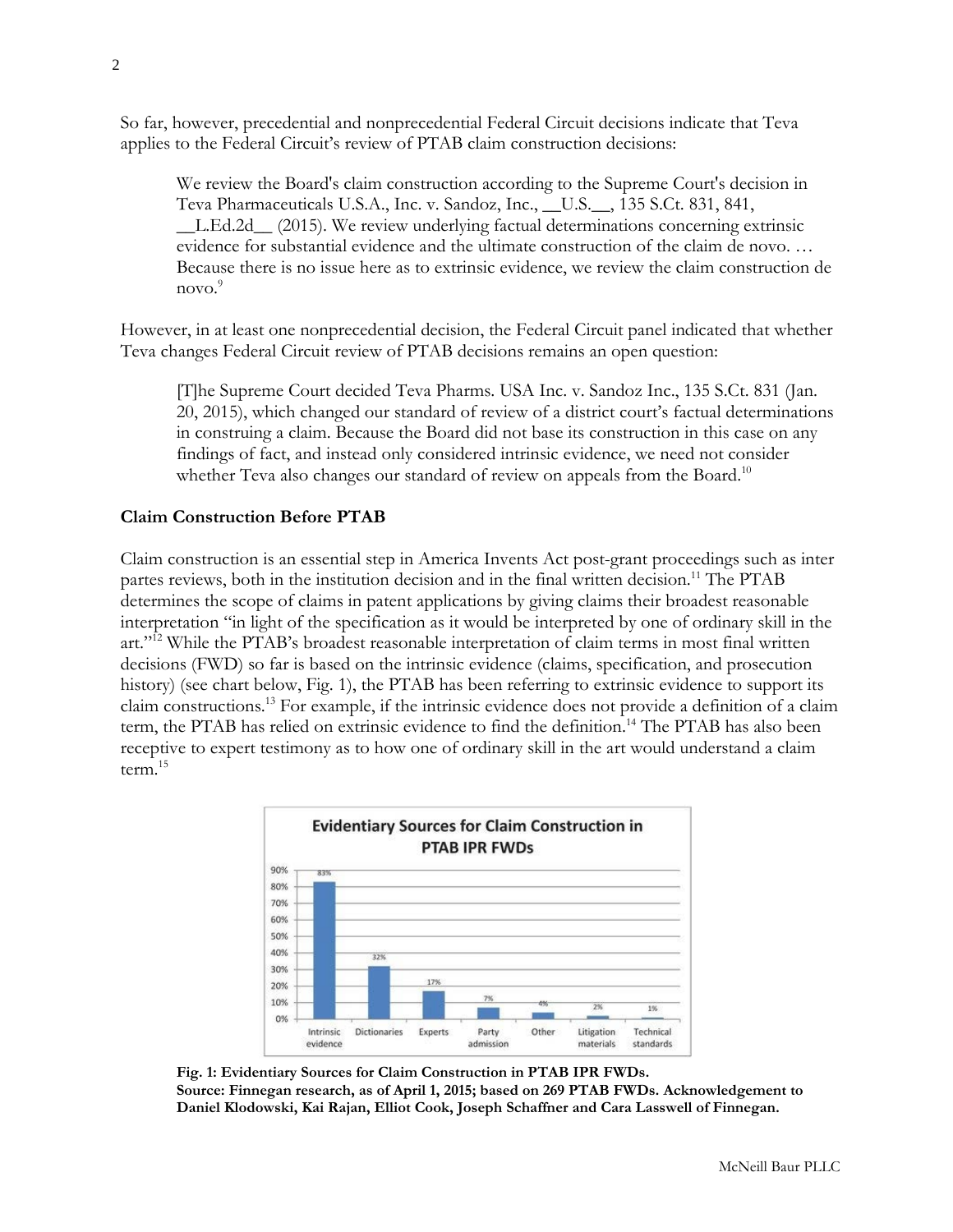The Administrative Procedure Act governs the standards of review for a decision from PTAB.16 The APA provides two different standards of review: one standard for "pure" questions of law de novo with no deference, and a second, more deferential, standard for questions of fact — "substantial evidence."17 Perhaps, therefore, the Federal Circuit's application of Teva to PTAB claim construction decisions is no different than the standard of review under the APA.

It is possible that even if the Federal Circuit applies Teva to review of PTAB claim constructions, practitioners may not notice much of a difference, either because the Federal Circuit can simply say the claim construction is only based on intrinsic evidence and review de novo as it did pre-Teva, or because the APA standard of review is applied, which was and is a two-part standard of review anyway. So far, in the one precedential Federal Circuit opinion deciding an appeal of a final written decision from a PTAB IPR proceeding, the Federal Circuit recited Teva, but determined it did not apply because the PTAB's claim construction was based only on intrinsic evidence.

Alternatively, the application of Teva in Federal Circuit appeals of PTAB decisions may bring greater deference to PTAB's claim constructions involving extrinsic evidence. A party involved in a Federal Circuit appeal of a PTAB FWD may want to emphasize any extrinsic evidence on which the claim construction decision was based in an attempt to force the Federal Circuit to consider any factual finding based on extrinsic evidence under the clear error standard. A party arguing that the PTAB's claim construction was correct will likely want the Federal Circuit to defer to the PTAB decision as much as possible rather than subject the entire decision to a de novo standard of review on appeal.

Teva does, then, perhaps present patent practitioners with the possibility of strategizing more about how to present extrinsic evidence, before district courts, before the PTAB and in the Federal Circuit appeals of PTAB FWDs.

And it is an interesting twist that, at least in the foreseeable future, claim construction in IPRs may be usually won or lost at PTAB. The Federal Circuit has issued only one precedential decision, In re Cuozzo, on a PTAB appeal and all the rest have been Rule 36 affirmances.<sup>18</sup> It is thus possible that it will be PTAB, not the Federal Circuit, that will effectively be the ultimate authority on claim construction in AIA post-grant proceedings.

<sup>1</sup> Teva Pharms. USA Inc. v. Sandoz Inc., 135 S.Ct. 831(U.S., Jan. 20, 2015).

<sup>2</sup> Teva, 135 S. Ct. at 832.

<sup>3</sup> Id. at 841.

<sup>4</sup> 517 U.S. 370 (1996).

<sup>5</sup> 135 S. Ct. at 837, 841.

<sup>6</sup> Eidos Display, LLC v. AU Optronics Corp., 779 F.3d 1360 (Fed. Cir. 2015); Pacing Technologies LLC v. Garmin Intern. Inc., 778 F.3d 1021 (Fed. Cir. 2015); Lexington Luminance LLC v. Amazon.com Inc., Fed.Appx.\_\_, 2015 WL 524270 (Fed. Cir. February 9, 2015) (non-precedential); FenF, LLC v. SmartThingz, Inc., \_\_Fed.Appx.\_\_, 2015 WL 480392 (Fed. Cir. 2015)(non-precedential); In re Papst Licensing Digital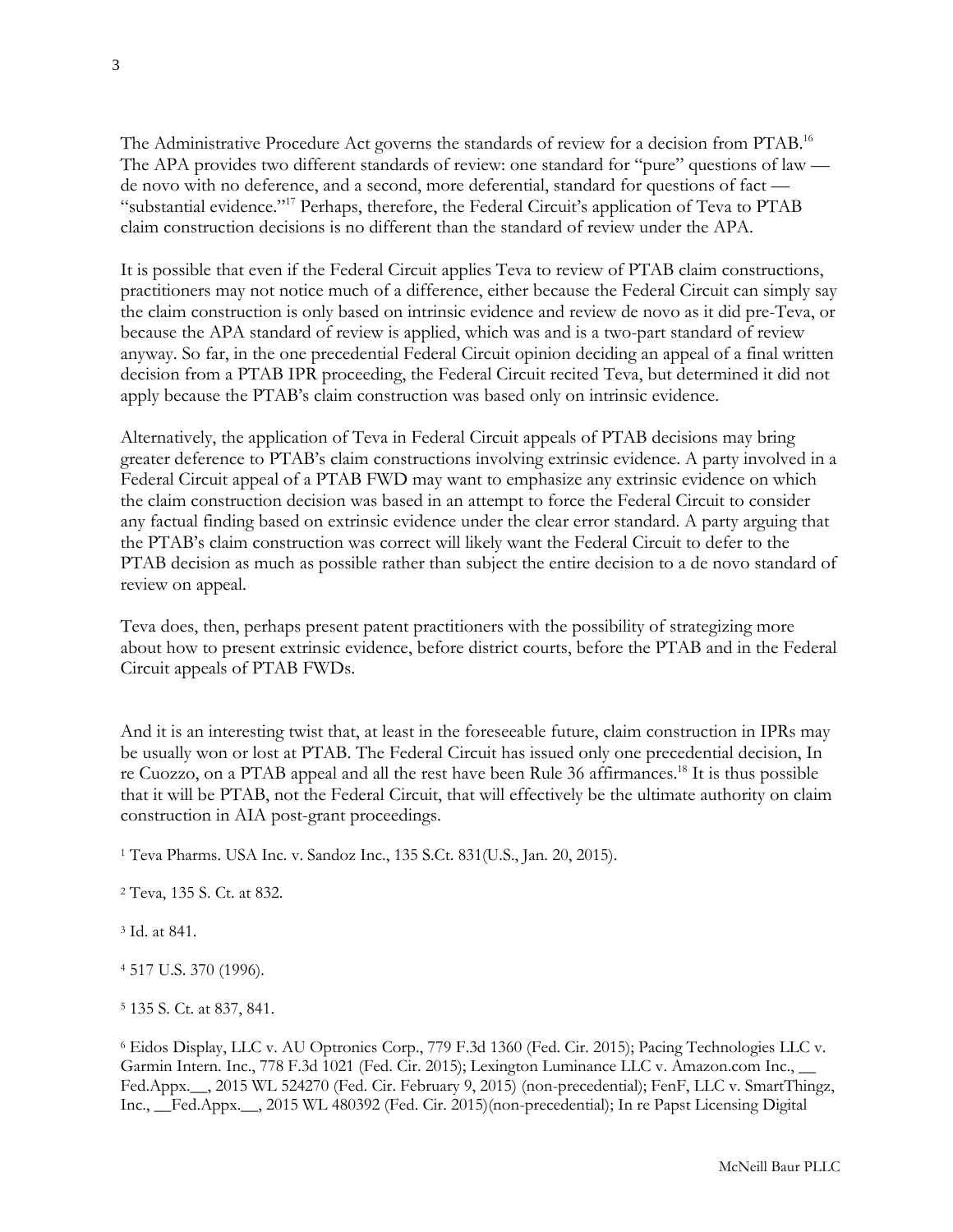Camera Patent Litigation, 778 F.3d 1255 (Fed. Cir. 2015); In re Imes, 778 F.3d 1250 (Fed. Cir. 2015); Cadence Pharmaceuticals Inc. v. Exela PharmSci Inc., \_\_F.3d\_\_ (Fed. Cir. March 23, 2015); Vasudevan Software, Inc. v. MicroStrategy, Inc., \_F.3d\_ (Fed. Cir. April 3, 2015); TMI Products, Inc. v. Rosen Entertainment Systems, L.P., Fed.Appx. \_\_, 2015 WL 1515271 (Fed. Cir. April 2, 2015)(non-precedential); In re Bookstaff, \_\_Fed.Appx.\_\_, 2015 WL 1344663 (Fed. Cir. March 26, 2015)(non-precedential); Oracle America, Inc. v. Google, Inc., \_\_Fed.Appx.\_\_, 2015 WL 1267998 (Fed. Cir. March 20, 2015) (nonprecedential); MobileMedia Ideas LLC v. Apple Inc., 780 F.3d 1159 (Fed. Cir. 2015).

<sup>7</sup> Warsaw Orthopedic, Inc. v. NuVasive, Inc., 778 F.3d 1365 (Fed. Cir. 2015); Fenner Investments, Ltd. v. Cellco Partnership, 778 F.3d 1320 (Fed. Cir. 2015); Flexiteek Americas, Inc. v. Plasteak, Inc., \_\_Fed.Appx. \_\_, 2015 WL 1244475 (Fed. Cir. March 19, 2015) (non-precedential).

<sup>8</sup> Enzo Biochem Inc. v. Applera Corp., 780 F.3d 1149 (Fed. Cir. 2015).

<sup>9</sup> In re Cuozzo, 778 F.3d 1271, 1282-83 (Fed. Cir. 2015); See In re Imes, 778 F.3d 1250, 1252 (Fed. Cir. 2015) (an appeal of an examiner's rejection wherein the Court noted that nothing in this case implicates the deference to fact findings and reviewed the claim construction de novo.); see also In re 55 Brake LLC, No. 2014-1554, 2015 WL 1610170, at \*1 (Fed. Cir. Apr. 13, 2015) (yet to be published); In re Bookstaff, No. 2014-1463, 2015 WL 1344663, at \*2 (Fed. Cir. Mar. 26, 2015) (yet to be published).

<sup>10</sup> Oracle v. Google, \_\_Fed. Appx.\_\_, \*2 (Fed. Cir. Mar. 20, 2015) (non-precedential).

<sup>11</sup> Corning Inc. v. DSM IP Assets BV, IPR2013-00043, Paper No. 14 at 4 (May 13, 2013);

<sup>12</sup> In re Am. Acad. of Sci. Tech. Ctr., 367 F.3d 1359, 1364 (Fed. Cir. 2004).

<sup>13</sup> In contrast, the district court applies a Phillips standard, under which intrinsic sources are emphasized. See Phillips v. AWH Corp., 415 F.3d 1303, 1313 (Fed. Cir. 2005) (en banc).

<sup>14</sup> See Apple Inc. v. Achates Ref. Pub. Inc., IPR2013-00080, Paper 21 (June 3, 2013); Paper 90 (June 2, 2014); Veeam Software Corp. v. Symantec Corp., IPR2013-00141, Paper 50, at 7 (July 29, 2014) (relying on a technical dictionary to define certain claim terms).

<sup>15</sup> See Carl Zeiss SMT GMBH v. Nikon Corp., IPR2013-00362, Paper No. 41 (Nov. 4, 2014); Amneal Pharm., LLC v. Supernus Pharm., Inc., IPR2013-00368, Paper No. 94 (Dec. 9, 2014) (weigh the expert declarations from both parties); Ariosa Diagnostics v. Isis Innovation, Ltd., IPR2012-00022, Paper No. 166 at 20-26 (Sept. 2, 2014) (noting that the Board's interpretation for the claim limitation is consistent with the construction used by Isis's expert at trial); Game Show Network, LLC v. John H. Stephenson, IPR2013- 00289, Paper No. 8 at 6 (Nov. 11, 2013)(PTAB reviewed the expert testimony from both sides regarding how a person of ordinary skill in the art would interpret the specification. PTAB gave more weight to Petitioner's expert than Patent Owner's, finding that the Petitioner's testimony "is consistent with the words from the specification.").

<sup>16</sup> See Dickinson v. Zurko, 527 U.S. 150, 152 (1999).

<sup>17</sup> 5 U.S.C. § 706 (a reviewing court shall decide all relevant questions of law. . . The reviewing court shall hold unlawful and set aside agency action, findings, and conclusions found to be--. . . (E) unsupported by substantial evidence in a case subject to sections 556 and 557 of this title or otherwise reviewed on the record of an agency hearing provided by statute; or (F) unwarranted by the facts to the extent that the facts are subject to trial de novo by the reviewing court.)

<sup>18</sup> Softview LLC v. Kyocera Corp., 592 Fed.Appx. 949 (Fed. Cir. Feb. 9, 2015); Softview LLC v. Kyocera